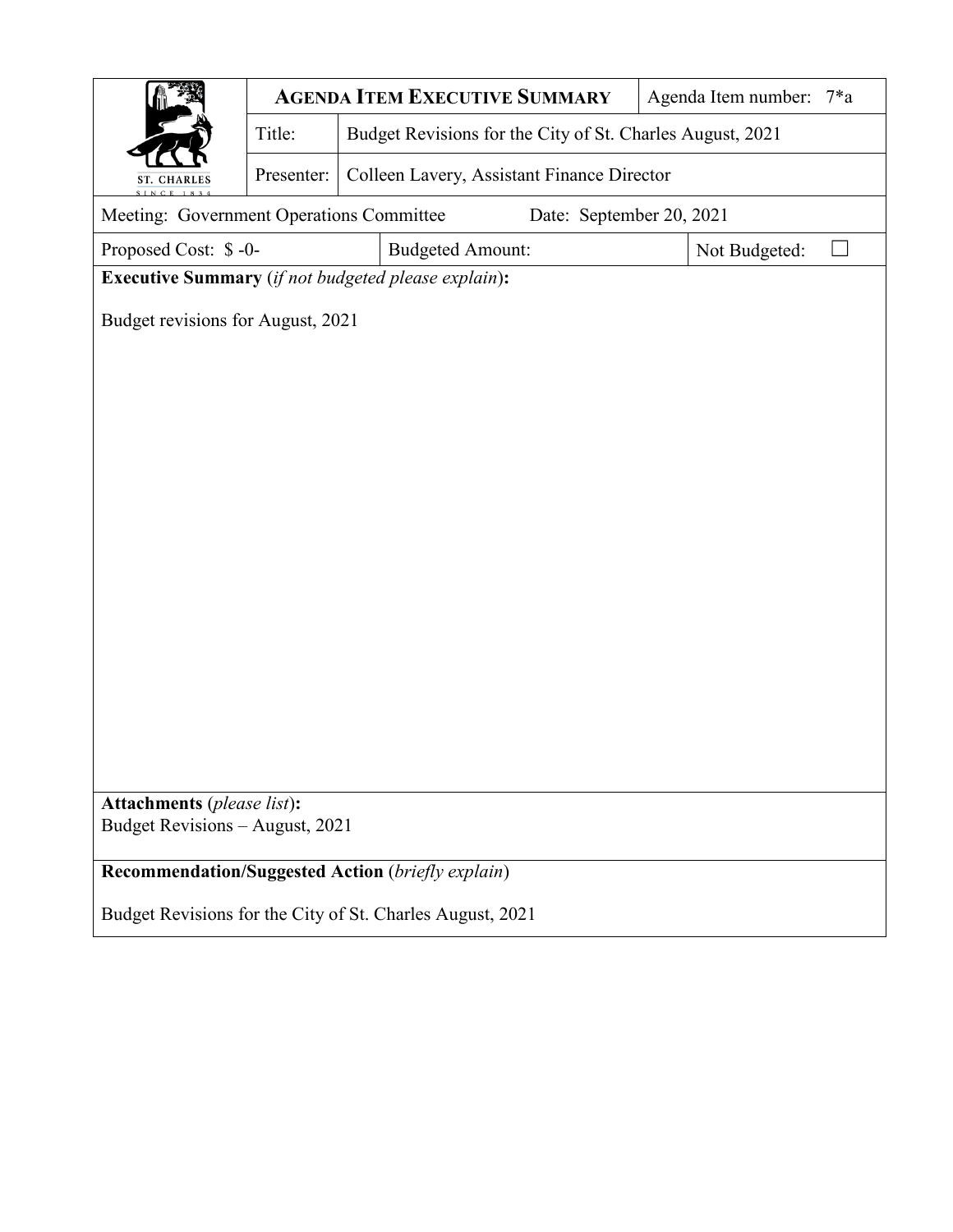**Budget Revision Listing**

| <b>CITY OF ST. CHARLES</b> | August 2021 |
|----------------------------|-------------|
| Duralde Deutstam Hetten    |             |

| <b>JE TYPE</b>           | JE#      |     | BUDGET # COMPANY | <b>FISCAL YEAR</b> | PERIOD         | <b>DATE</b>       | ACCT-UNIT ACCOUNT | <b>AMOUNT</b> | <b>DESCRIPTION</b>                               |
|--------------------------|----------|-----|------------------|--------------------|----------------|-------------------|-------------------|---------------|--------------------------------------------------|
| <b>Budget Addition</b>   | 29       | 100 | 1000             | 2022               | $\overline{4}$ | 08/06/2021 100111 | 52000 \$          |               | 293.00 Reception Desk Chair Purchase             |
| <b>Budget Addition</b>   | 29       | 100 | 1000             | 2022               | $\overline{4}$ | 08/06/2021 100900 | 31199 \$          |               | (293.00) Reception Desk Chair Purchase           |
|                          | 29 Total |     |                  |                    |                |                   |                   | Ś             |                                                  |
| <b>Budget Transfer</b>   | 30       | 100 | 1000             | 2022               | 4              | 08/09/2021 200522 | 51300 \$          |               | (1,000.00) Safety Program funding                |
| <b>Budget Transfer</b>   | 30       | 100 | 1000             | 2022               | 4              | 08/09/2021 200522 | 54310 \$          |               | 1,000.00 Safety Program funding                  |
| <b>Budget Transfer</b>   | 30       | 100 | 1000             | 2022               | $\overline{4}$ | 08/09/2021 513511 | 56002 \$          |               | 2,975.00 Salt Brine Equip Purchase               |
| <b>Budget Transfer</b>   | 30       | 100 | 1000             | 2022               | $\overline{4}$ | 08/09/2021 513500 | 56200 \$          |               | (2,975.00) Salt Brine Equip Purchase             |
|                          | 30 Total |     |                  |                    |                |                   |                   |               |                                                  |
| <b>Budget Addition</b>   | 31       | 100 | 1000             | 2022               | 4              | 08/10/2021 210540 | 56201 \$          |               | 27,500.00 Well #11 Safety Shower Install         |
| <b>Budget Addition</b>   | 31       | 100 | 1000             | 2022               | 4              | 08/10/2021 210900 | 31199 \$          |               | (27,500.00) Well #11 Safety Shower Install       |
|                          | 31 Total |     |                  |                    |                |                   |                   | Ś             |                                                  |
| <b>Budget Transfer</b>   | 32       | 100 | 1000             | 2022               | 4              | 08/10/2021 100210 | 51500 \$          |               | 10,204.00 Police Testing Budget transfer to HR   |
| <b>Budget Transfer</b>   | 32       | 100 | 1000             | 2022               | 4              | 08/10/2021 100300 | 51500 \$          |               | (10,204.00) Police Testing Budget transfer to HR |
| <b>Budget Transfer</b>   | 32       | 100 | 1000             | 2022               | 4              | 08/10/2021 100210 | 51500 \$          |               | 2,880.00 Fire Testing Budget transfer to HR      |
| <b>Budget Transfer</b>   | 32       | 100 | 1000             | 2022               | 4              | 08/10/2021 100400 | 51500 \$          |               | (2,880.00) Fire Testing Budget transfer to HR    |
| <b>Budget Transfer</b>   | 32       | 100 | 1000             | 2022               | $\overline{4}$ | 08/10/2021 100210 | $51501$ \$        |               | 10,000.00 Fire Testing Budget transfer to HR     |
| <b>Budget Transfer</b>   | 32       | 100 | 1000             | 2022               | $\overline{4}$ | 08/10/2021 100400 | 51501 \$          |               | (10,000.00) Fire Testing Budget transfer to HR   |
|                          | 32 Total |     |                  |                    |                |                   |                   | Ś             |                                                  |
| <b>Budget Transfer</b>   | 33       | 100 | 1000             | 2022               | 4              | 08/18/2021 803400 | 55180 \$          |               | 2,500.00 Auto Claim Funding                      |
| <b>Budget Transfer</b>   | 33       | 100 | 1000             | 2022               | $\overline{4}$ | 08/18/2021 803400 | 54110 \$          |               | (2,500.00) Auto Claim Funding                    |
| <b>Budget Transfer</b>   | 33       | 100 | 1000             | 2022               | $\overline{4}$ | 08/18/2021 100500 | 51400 \$          |               | 500.00 Safety Mgr Training                       |
| <b>Budget Transfer</b>   | 33       | 100 | 1000             | 2022               | 4              | 08/18/2021 100500 | 51300 \$          |               | (500.00) Safety Mgr Training                     |
|                          | 33 Total |     |                  |                    |                |                   |                   |               |                                                  |
| <b>Budget Transfer</b>   | 34       | 100 | 1000             | 2022               | $\overline{4}$ | 08/20/2021 200521 | 52305 \$          |               | 500.00 Safety Placard Holders                    |
| <b>Budget Transfer</b>   | 34       | 100 | 1000             | 2022               | 4              | 08/20/2021 200521 | 52500 \$          |               | (500.00) Safety Placard Holders                  |
| <b>Budget Transfer</b>   | 34       | 100 | 1000             | 2022               | $\overline{4}$ | 08/20/2021 100111 | 52000 \$          |               | 495.00 Reception Desk Chair Purchase             |
| <b>Budget Transfer</b>   | 34       | 100 | 1000             | 2022               | 4              | 08/20/2021 100111 | 54189 \$          |               | (495.00) Reception Desk Chair Purchase           |
|                          | 34 Total |     |                  |                    |                |                   |                   |               |                                                  |
| <b>Budget Adjustment</b> | 35       | 100 | 1000             | 2022               | 4              | 08/26/2021 804530 | 51300 \$          |               | 1,500.00 Fiber Optics Training                   |
| <b>Budget Adjustment</b> | 35       | 100 | 1000             | 2022               | 4              | 08/26/2021 804530 | 54455 \$          |               | (1,500.00) Fiber Optics Training                 |
| <b>Budget Adjustment</b> | 35       | 100 | 1000             | 2022               | $\overline{4}$ | 08/26/2021 220552 | 54399 \$          |               | 3,283.00 Sewer Asst Program Funding              |
| <b>Budget Adjustment</b> | 35       | 100 | 1000             | 2022               | 4              | 08/26/2021 220900 | 31199 \$          |               | (3,283.00) Sewer Asst Program Funding            |
|                          | 35 Total |     |                  |                    |                |                   |                   | Ś             |                                                  |

**Grand Total**  $\zeta$